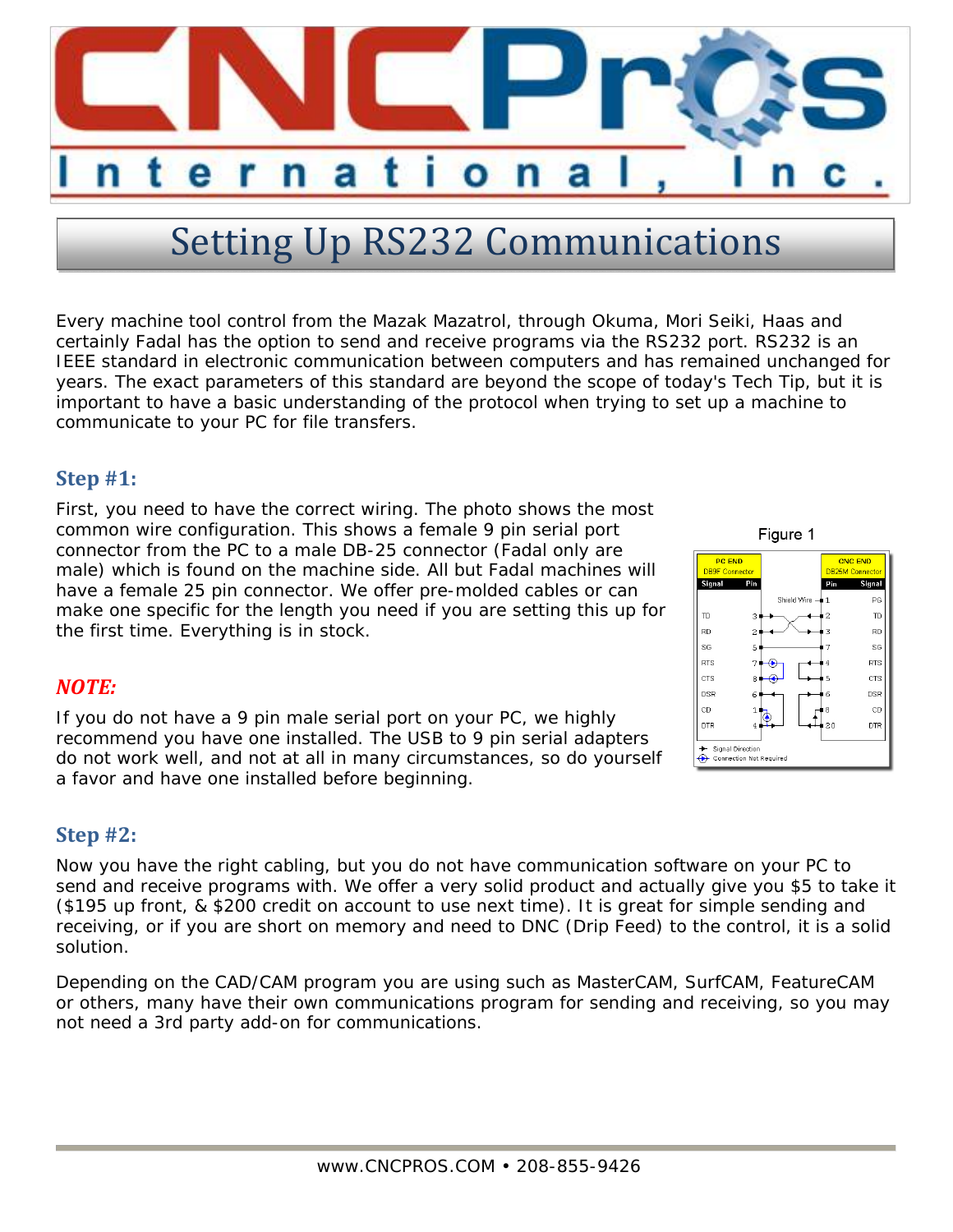

# **Step #3:**

Now you have communications software, the correct cabling and now you need to make sure your Fadal's communications port is working properly. This document takes you through the entire troubleshooting process of communication with your Fadal and the first step is to be sure your Fadal's control is working correctly. You simply short pins 2 & 3 of the 25 pin D-sub

connector at the rear of your machine near the coolant pump outlet and run the 1030 board diagnostics as per the troubleshooting document. Photo #2 shows the pinout of this connector so you are sure to short out the right pins for testing.

## **Step #4:**

Setting communication parameters is a snap and they must be matched between the Fadal control and your PC's new FadalCNC-DNC software. The baud rate is really the only variable you may need to



| RS232 DB25 pinout                                                                        |                                                                                                                                                                                                                                                                                |
|------------------------------------------------------------------------------------------|--------------------------------------------------------------------------------------------------------------------------------------------------------------------------------------------------------------------------------------------------------------------------------|
| 20<br>15 <sub>c</sub><br>3с<br>16 <sub>C</sub><br>40<br>17 C<br>50<br>18 <sub>C</sub>    | Protective around<br>ransmit data (2)<br>ransmit data<br>ansmitter clock (DCE)<br>eceive data<br>eceive data (2)<br>Request to send<br>eceiver clock<br>Clear to send                                                                                                          |
| ĥО<br>19 <sub>o</sub><br>70<br>200<br>8Ō<br>яc<br>22 C<br>100<br>23C<br>120<br>5с<br>130 | Data set ready<br>tequest to send (2)<br>Signal ground<br>Data terminal ready<br>Data carrier detect<br>al quality detector<br>pin<br>est<br>₹ina indicator<br>est pin<br>Data signal rate detector<br>Transmitter clock (DTE)<br>Data carrier detect (2)<br>Clear to send (2) |

change. On the Fadal control, enter **SETP** at the **ENTER NEXT COMMAND** prompt. This will take you into your control parameters. On the first page, in the center is your machine's baud rate setting. Either change it to what you want or note the setting. Press **MANUAL** to exit parameters. If you have to change it, cycle the machine power to be certain this setting is ready for you to use.

In your communications software, set the baud rate to match, then finish by making sure the data bits are set to 7, 1 stop bit and Even parity. Also double check that XON/XOFF is selected for flow control. Especially important when you DNC or drip feed.

## **Step #5:**

Now all is good. Cabling correct, the Fadal control tested good, you have installed FadalCNC-DNC software for use, you have matched your communications settings, so it's time to send a file. Before you do this, the file you send must have some key components:

- a) The program must be begin with a percent sign (%).
- b) The next line must be the program number starting with the letter "O" not the number zero. Following, you can have 4 digits such as O2233 (Program description in parentheses).
- c) The program must end with a percent sign (%).